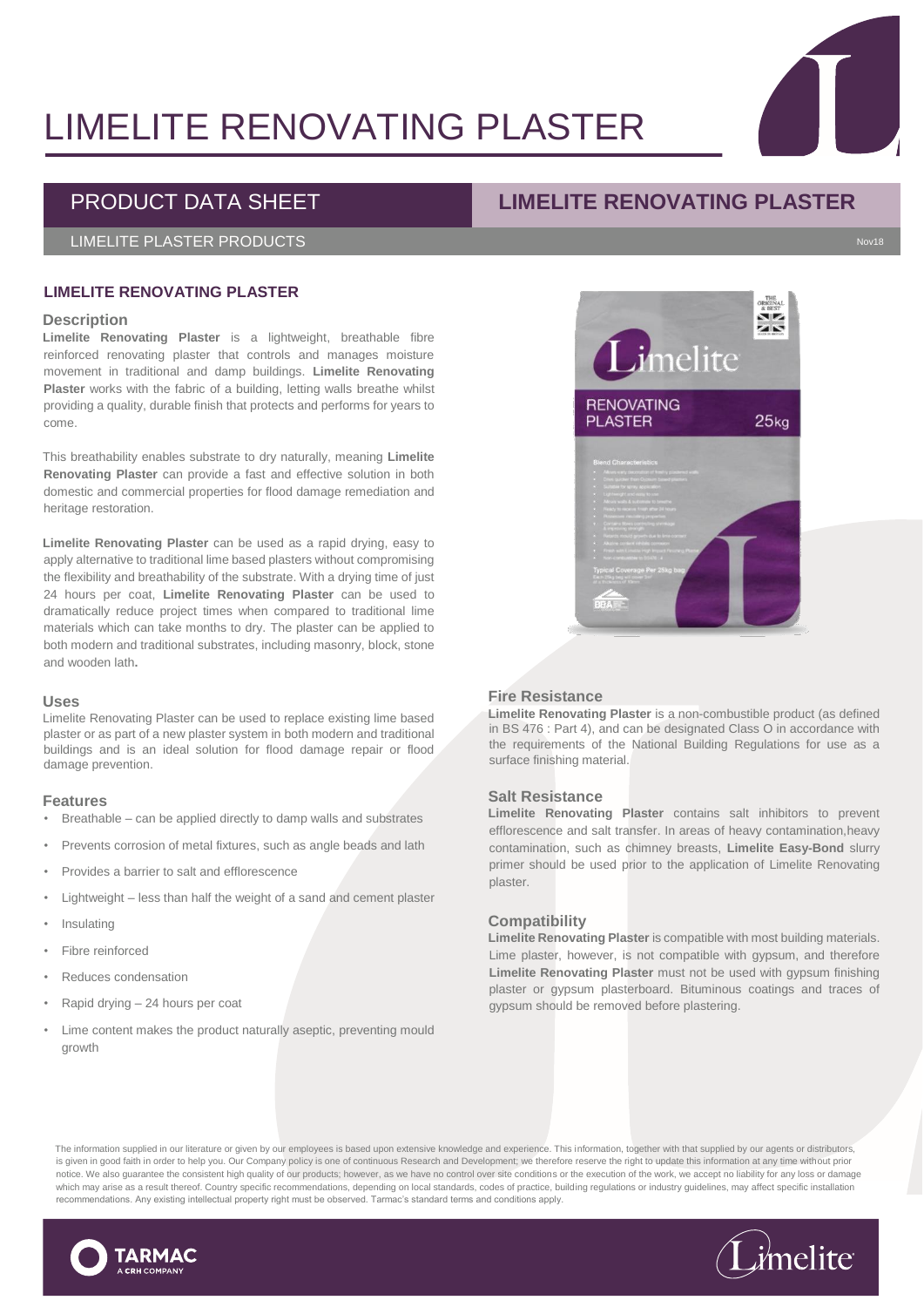# LIMELITE RENOVATING PLASTER

# **Typical Performance**

| <b>Technical Data</b>                                       |                           |
|-------------------------------------------------------------|---------------------------|
| Dry powder density                                          | 600 kg/m <sup>3</sup>     |
| Density air dried                                           | 800 kg/m <sup>3</sup>     |
| Density oven dried                                          | 725 kg/m <sup>3</sup>     |
| Compressive strength at 28 days                             | $3.0 N/mm^2$              |
| Flexural Strength at 28 days                                | 1.4 $N/mm^2$              |
| <b>Modulus of Elasticity</b>                                | 2,100 N/mm <sup>2</sup>   |
| Appearance as supplied                                      | Fine grey powder          |
| Appearance after application (dried)                        | Light grey keyed finish   |
| Thermal conductivity (k) at 0% moisture<br>by volume        | $0.13$ W/m $^{\circ}$ C   |
| Thermal conductivity (k) at 3% moisture<br>by volume        | $0.21$ W/m $^{\circ}$ C   |
| Thermal resistance (R) at 13mm and 3%<br>moisture by volume | $0.058$ m2 $^{\circ}$ C/W |

Thermal data above is obtained from CIBSE A3 Guide: Thermal Properties of Building **Structures** 

Technical performance is derived by laboratory testing at 20°C.

# **Typical Coverage**

| <b>Application</b><br><b>Thickness</b> | Coverage/25kg    | <b>Coverage/Tonne</b> |
|----------------------------------------|------------------|-----------------------|
| $10 \text{ mm}$                        | 3m <sup>2</sup>  | 120m <sup>2</sup>     |
| $20 \text{ mm}$                        | 1.5 <sup>2</sup> | 60 <sup>m²</sup>      |
| 30 <sub>mm</sub>                       | 1 <sup>m²</sup>  | 40 <sup>m²</sup>      |

Figures are approximate and do not account for site wastage

# **Mixing**

For best results **Limelite Renovating Plaster** should be mixed in a clean mixing vessel using a mechanical mixer such as a slow-speed drill and paddle mixer.

Fill bucket with approximately 12.5 litres of cool, clean water. Add 25kg of dry powder to the water and mix for 2-3 minutes until a smooth, homogeneous working consistency is achieved.

Allow to rest for 3 - 5 minutes, then re-mix back to consistency adding small amounts of water if necessary.

#### **Model Specification**

**Limelite Renovating Plaster** is associated with the following NBS clause:

M20 Plastered/Rendered/Roughcast coatings • 330 PROPRIETARY LIME:SAND

**Limelite Renovating Plaster** should always be used with a skim coat of **Limelite High Impact Finishing Plaster**.

#### **Application**

**Solid substrates – Brick, block, stone etc.** 

Substrates should be cleaned and any loose or friable material removed. Traces of gypsum plaster, bitumen or other materials that could cause a barrier to adhesion must be removed.

Substrates should be primed with **Limelite Easy-Bond** and the first coat of plaster should be applied once the priming coat is tacky.

The plaster should be applied in coats between 7-15mm and a minimum of 24 hours is required between coats. A suitable horizontal scratch should be applied between each coat for a key.

Once the desired thickness has been achieved **Limelite High Impact Finish** should be applied as a skim coat. Note that gypsum finishing plasters are **not** suitable for use with **Limelite Renovating Plaster**.

# **Wooden Lath**

The lath should be cleaned and repaired to a reasonable condition. An initial coat of approximately 6mm of **Limelite Renovating Plaster** should be pushed into the lath to create a solid backing. This should then immediately receive a further coat of **Limelite Renovating Plaster** which should be used to level.

The plaster should receive a suitable horizontal scratch and be left to cure for a minimum of 24 hours before applying **Limelite High Impact Finishing Plaster**. Note that gypsum finishing plasters are not suitable for use with **Limelite Renovating Plaster**.

#### **Decoration**

Limelite plasters can be decorated 24 hours after application of **Limelite High Impact Finishing Plaster**. Paints used must be breathable, such as mineral based or water based paints.

Wallpaper and tiling is not recommended due to the non-porous nature of the finish. However, if wallpaper or tiling is used the moisture content of the plaster must be checked and deemed suitable by the supplier of the decorative finishes before application.

The information supplied in our literature or given by our employees is based upon extensive knowledge and experience. This information, together with that supplied by our agents or distributors, is given in good faith in order to help you. Our Company policy is one of continuous Research and Development; we therefore reserve the right to update this information at any time without prior notice. We also guarantee the consistent high quality of our products; however, as we have no control over site conditions or the execution of the work, we accept no liability for any loss or damage which may arise as a result thereof. Country specific recommendations, depending on local standards, codes of practice, building regulations or industry guidelines, may affect specific installation recommendations. Any existing intellectual property right must be observed. Tarmac's standard terms and conditions apply.